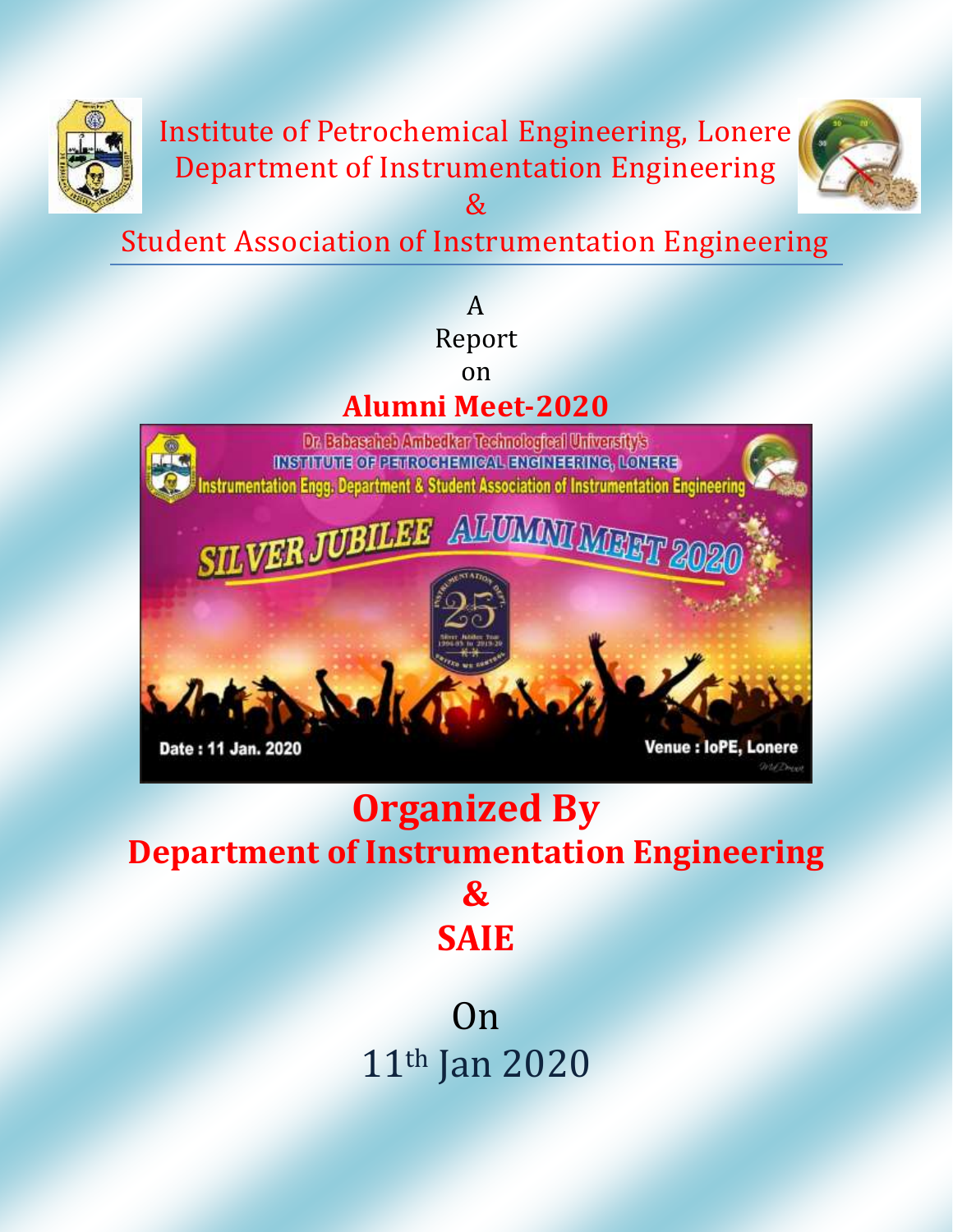On 11th January 2020 Department of Instrumentation Engineering and Student Association of Instrumentation Engineering has organized an Alumni meet 2020 in Institute of Petrochemical Engineering Lonere Auditorium.The program has been started at 11.45 am.



The program was graced by Registrar, Dr.M.Sadaiyya sir DBATU, Dr.M.A.Dabhade sir Principal IOPE, Dr. D.S. Karanjakar sir Head Instrumentation Engineering, all faculty and staff of Instrumentation engineering, alumni from all over India and students of 1st ,2nd and 3rd year Instrumentation engineering.

The program has been started by worshipping Goddess Saraswati.





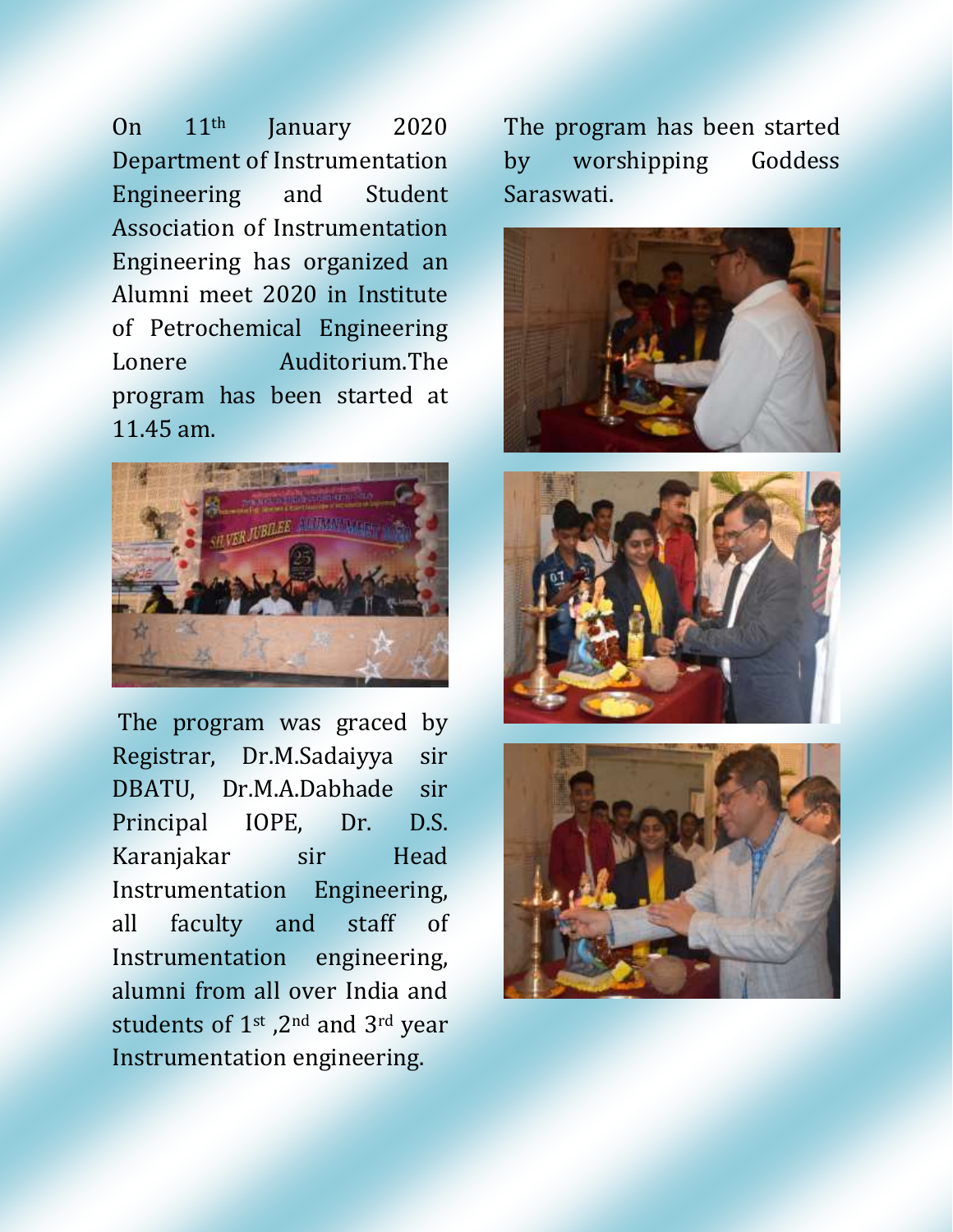

Then a prayer song has been carried out.



After prayer song felicitation of dignitaries, sponsorers and alumni have been done.







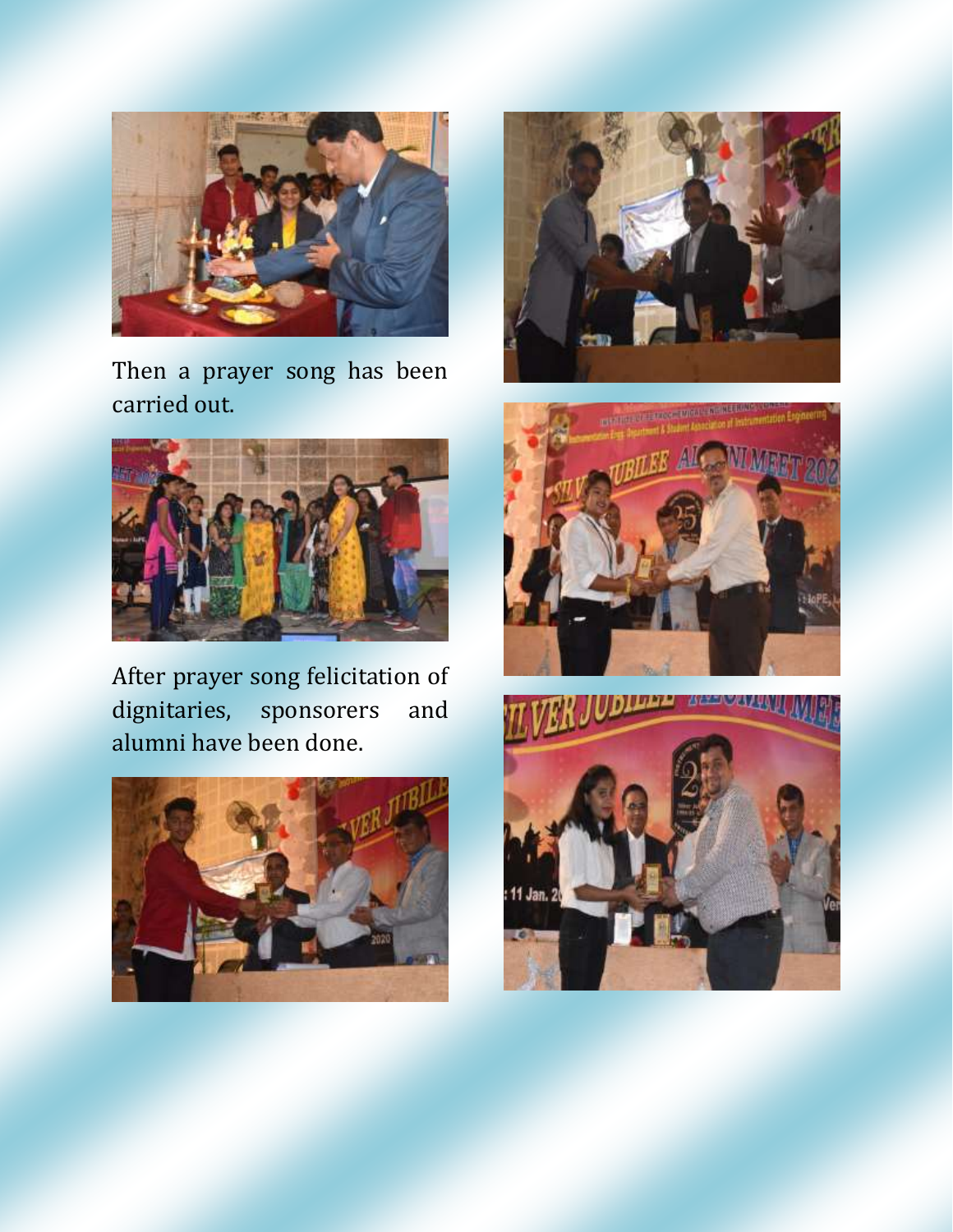Dr.Sadaiyya sir guided all the gathering.



Then Dr.D.S.Karanjkar sir given information regarding the department and an overview of alumni meet 2020.



Then alumni of 1997 to 2002 pass out were shared their experiences and guided the present students.



 After that Dr.M.A.Dabhade sir guided all the alumni and students with his valuable words.

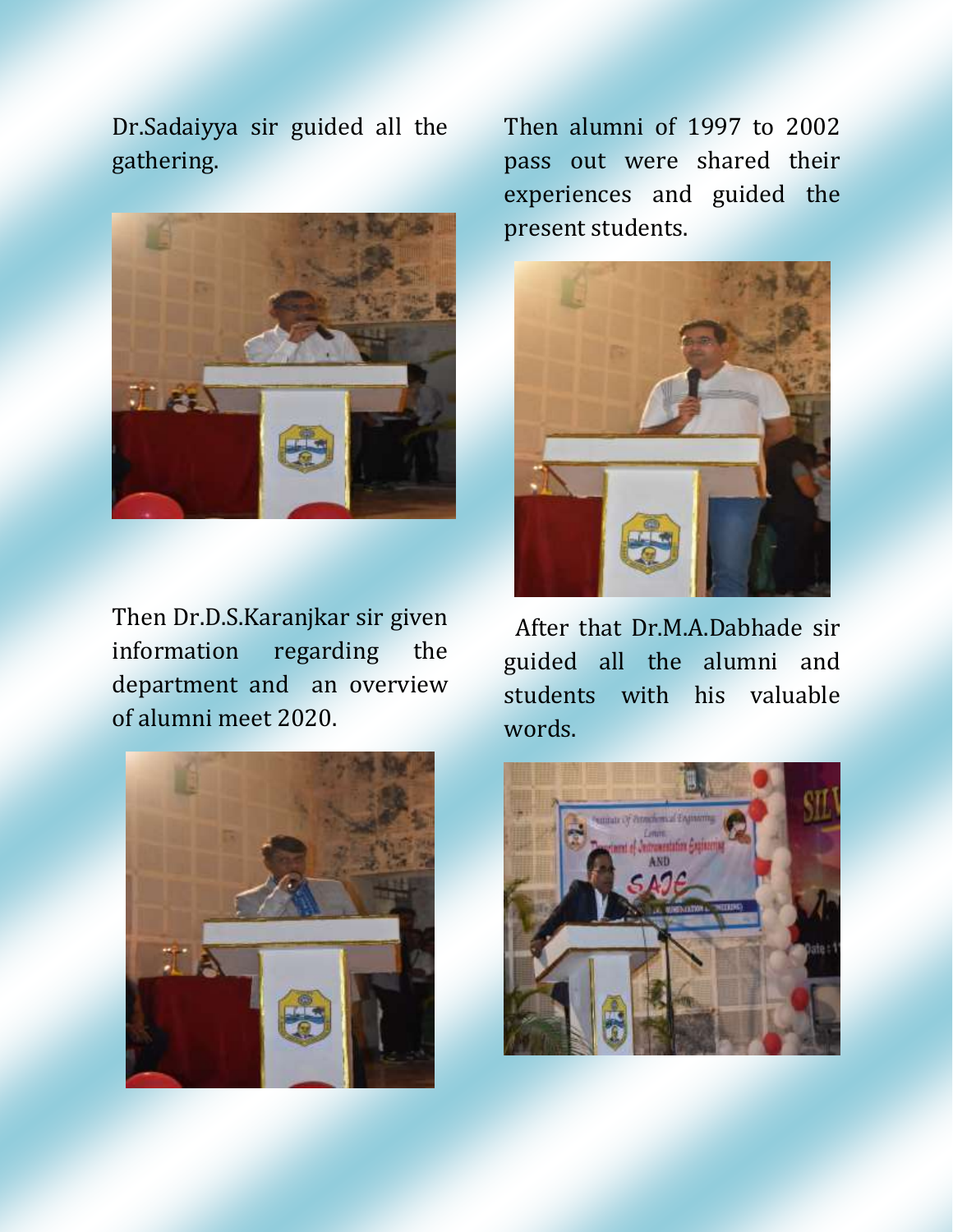Then at last Mrs.S.S.Swami presented vote of thanks for the program.



Then group photo session has been carried out.





Lunch has been started at 2.00pm. Then interaction of alumni with present students has been carried out.





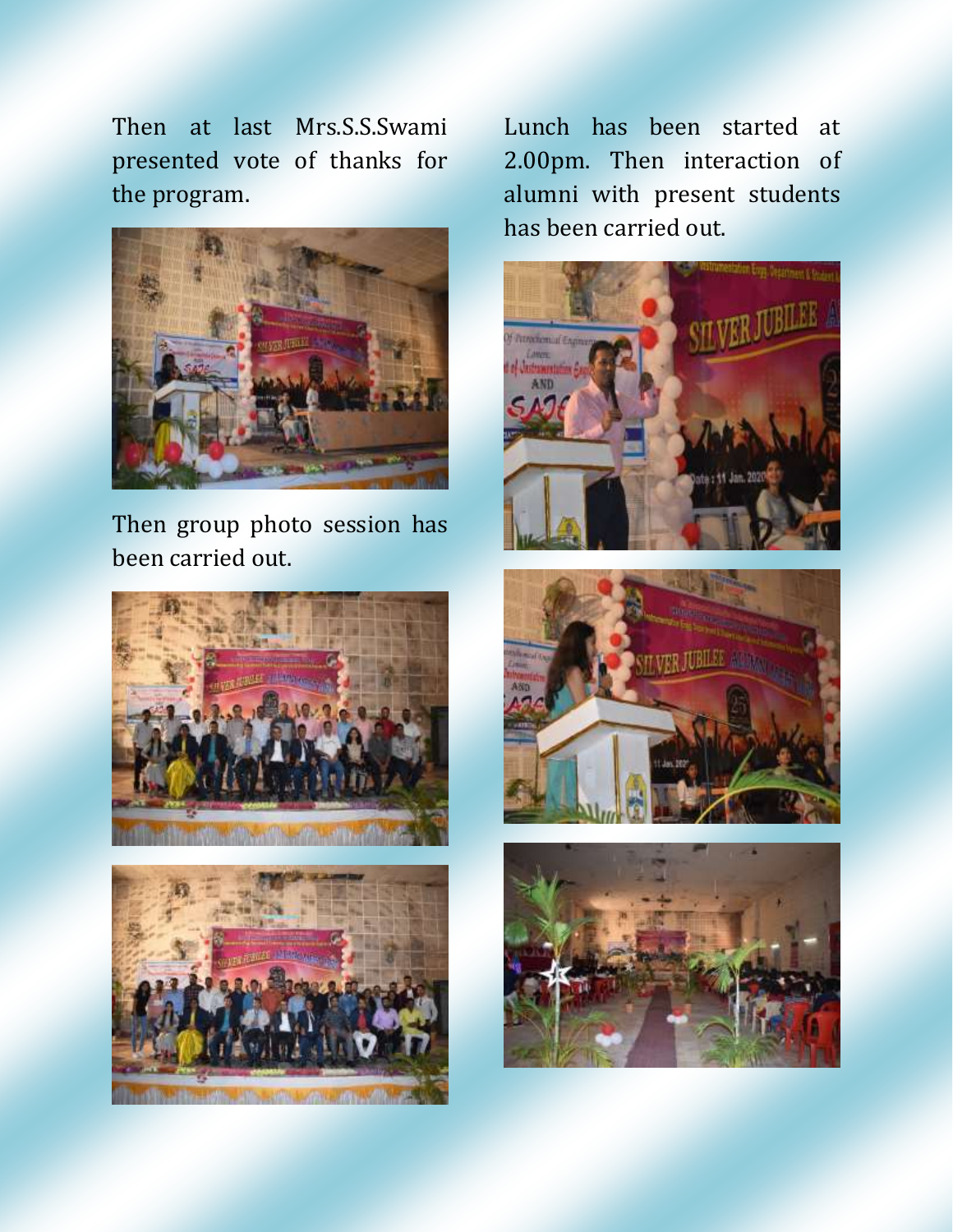Then at 4.30p.m cultural program has been started. The cultural program has been carried out under the guidance of Prof. Wani sir. Students of various branches also our esteemed alumni taken active part in the cultural program.









A special band, Ajay Rawool and his team has been called specially for the cultural program.



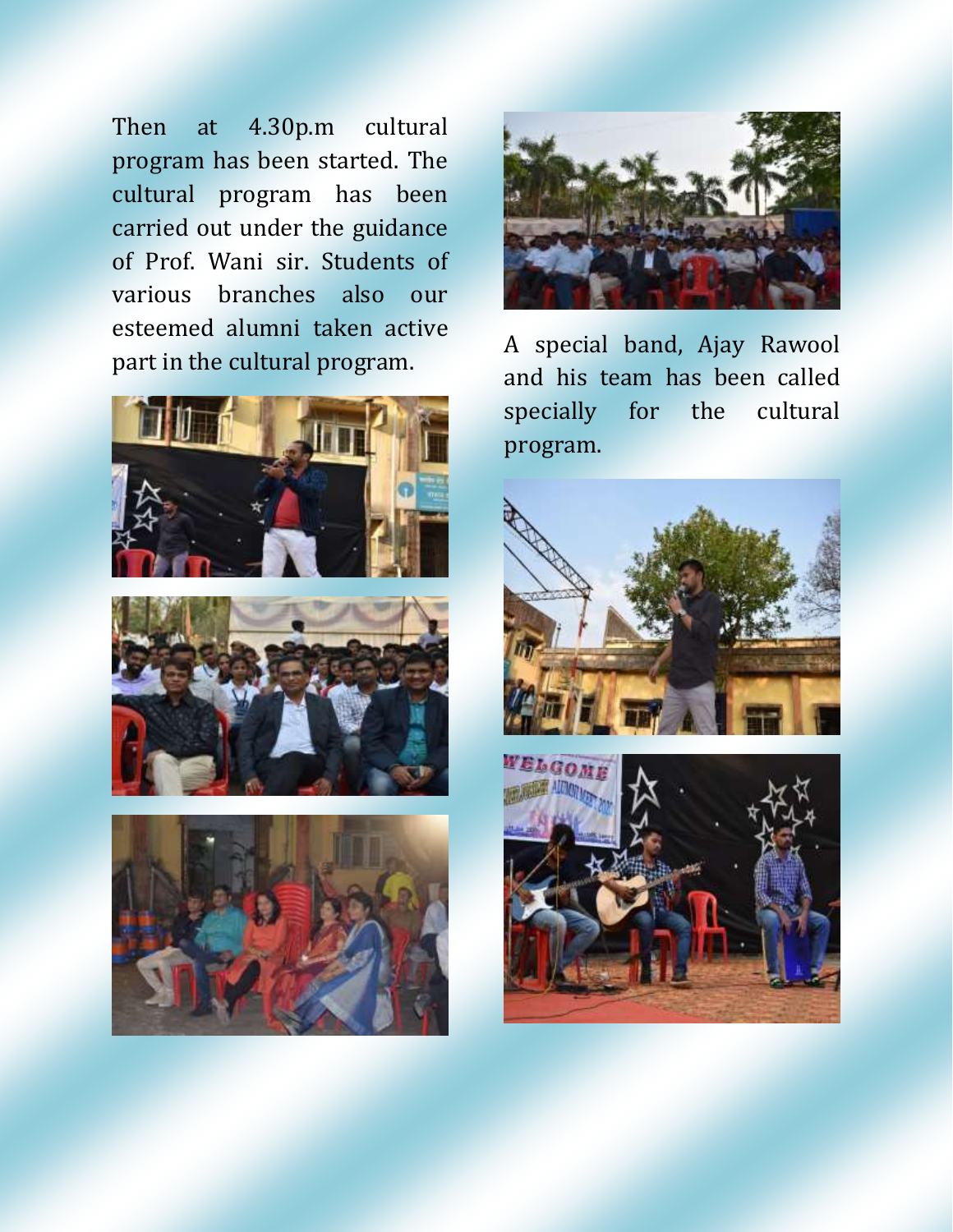Alumni and Students have given various dance performances.









Singing performance has been given by various students and alumni.



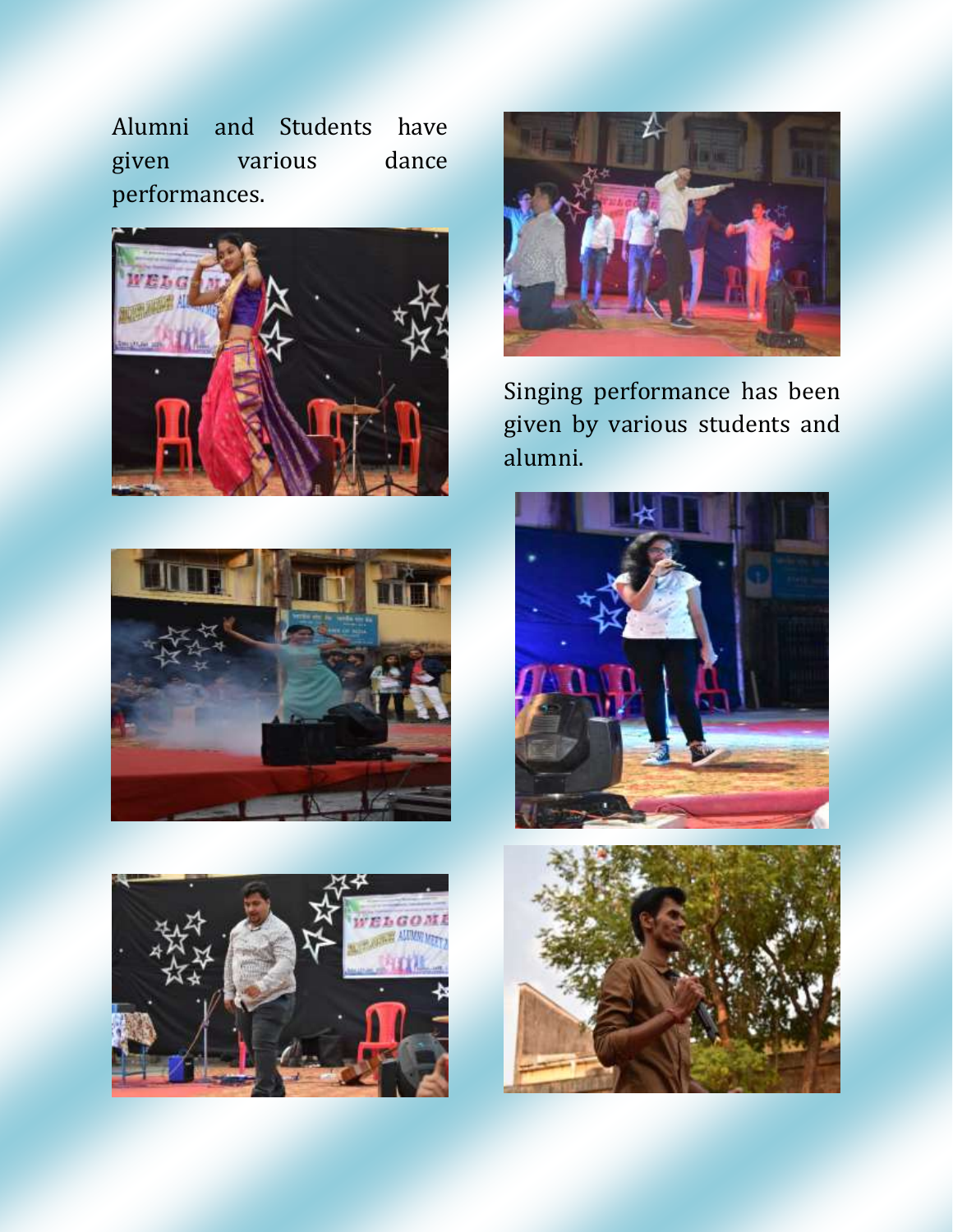At last performances has been given by Head of department dr.D.S.Karanjkar sir, Prof. S.G.Karad sir and Prof. Mrs.S.S.Swami.







Finally the program is ended by greeting all the gathering.